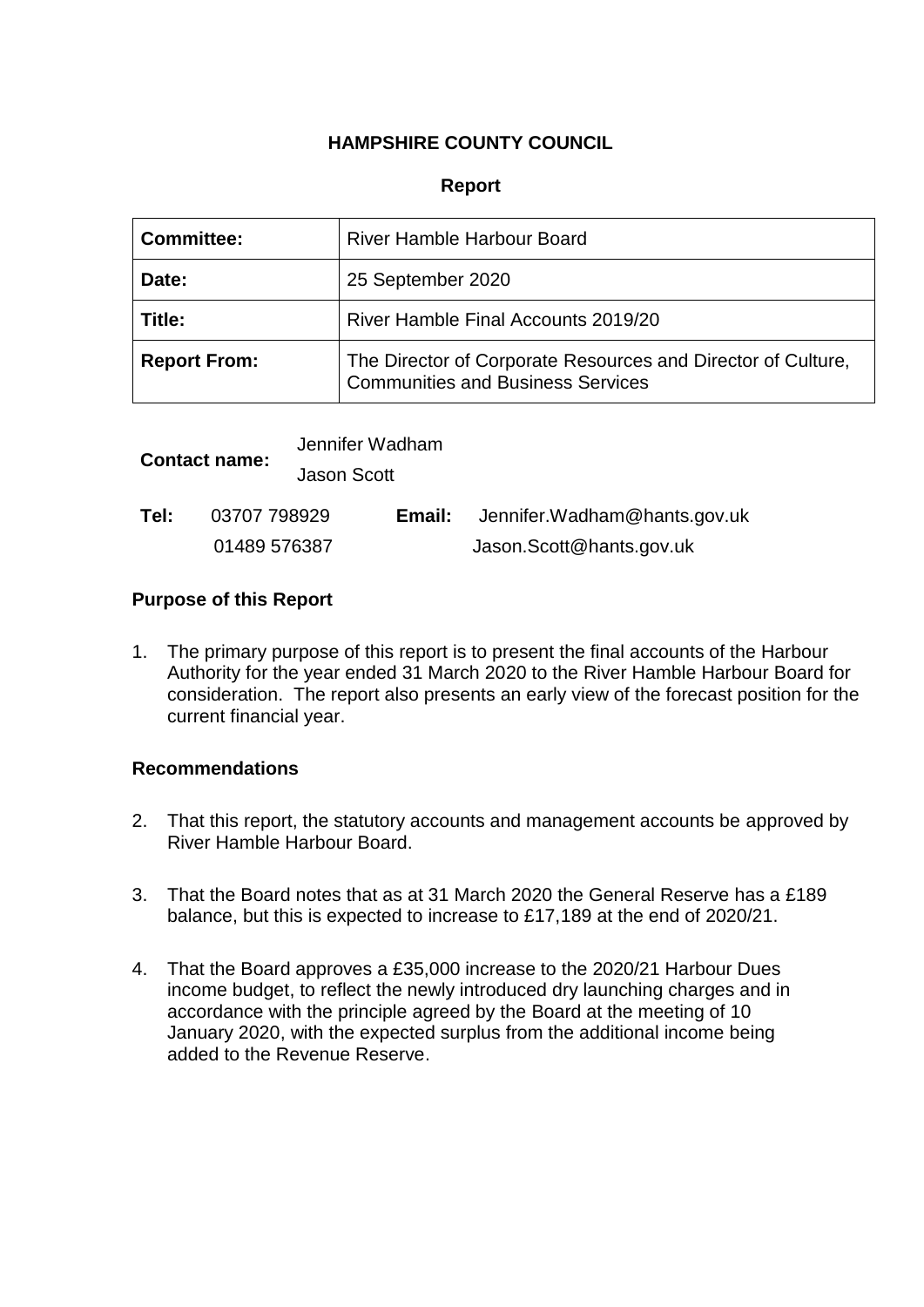## **Executive Summary**

- 5. Under the Harbours Act 1964, the River Hamble Harbour Authority is required to prepare an annual statement of accounts relating to the harbour activities in accordance with the Companies Act 2006. However, these accounts are considered to be exempt from the requirement to be separately audited.
- 6. The statutory accounts for the year ended 31 March show a net loss of £76,111, as detailed in Appendix 1. This is after a depreciation charge of £35,080 and net expenditure on projects that have been funded from reserves totalling £64,099.
- 7. This report also presents the end of year management accounts, comparing the final outturn position for income and expenditure for the year ended 31 March 2020 against the 2019/20 budget (detailed in Appendices 2 and 3).
- 8. The management accounts show that the Harbour Undertaking returned a net surplus of £19,019 on general revenue activities. After the agreed £35,000 contribution to the Asset Replacement Reserve, this becomes a net deficit of £15,981, which has been met from the General Reserve.
- 9. The outturn position is slightly more favourable than both the original budget and the forecast presented as part of the 2019/20 Budget Report to the Board in January 2020, which predicted net deficits of £17,000 and £19,000 respectively, after the agreed contribution to the ARR of £35,000.
- 10. The change since the last report to the Board is largely the result of increased income - in particular, harbour dues and visitor income, partially offset by higher than anticipated pay costs.
- 11. The remaining balance held in the General Reserve as at 31 March 2020. The reserves policy states that the General Reserve should hold annual surpluses totalling not more than 10% of the gross revenue budget, which currently equates to approximately £59,000. There is no minimum balance set out in the policy.
- 12. This report also considers an early outturn position for the year ended 31 March 2021 in the context of the changes agreed to certain charges by the Board in January, and also the Covid-19 pandemic.
- 13. The increases to charges are expected to generate additional income of £35,000 per annum, and it is recommended that the income budgets be increased by this amount. The impact of Covid-19 on the financial position is currently anticipated to be relatively small, with a reduction in visitor income being the main impact to date, but concerns remain over the longer term impact.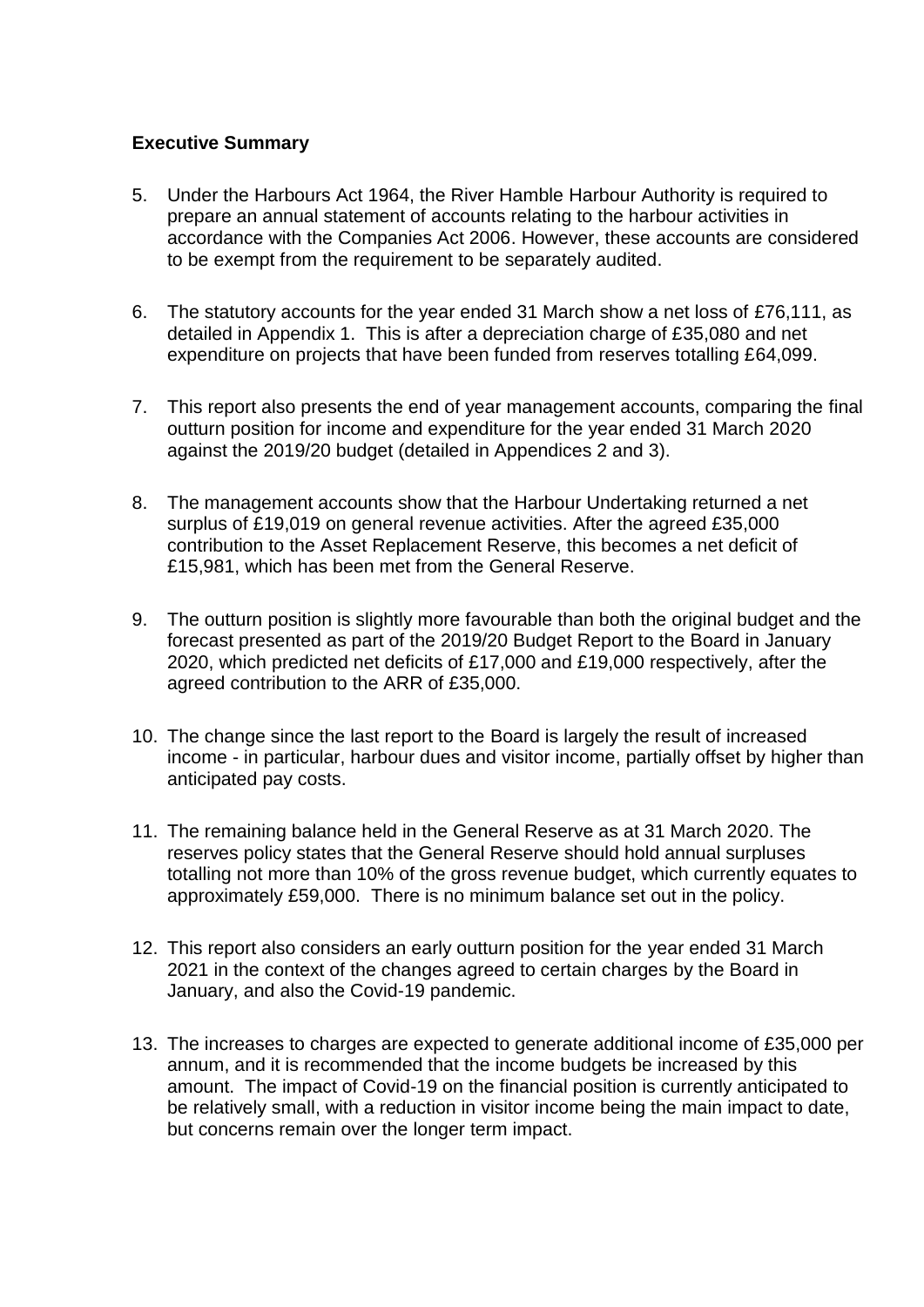## **Contextual Information - Statutory Accounts**

- 14. Under Section 42(1) of the Harbours Act 1964, the River Hamble Harbour Authority is required to prepare an annual statement of accounts relating to the harbour activities in accordance with the Companies Act 2006. Section 42(5) of the Harbours Act 1964 states that the published accounts should be sent to the Secretary of State for Transport, together with a report on the "state of affairs" disclosed by the accounts, within nine months of the financial year end.
- 15. Using guidance issued by the Department for Transport, the River Hamble Harbour Authority is considered to be exempt from the requirement to audit the statutory accounts under Section 477 of the Companies Act 2006. However, the Harbour Authority accounts form part of the overall Hampshire County Council accounts and therefore will be included within the audit of those accounts.
- 16. The statutory accounts, as detailed in Appendix 1, show a loss for the year of £76,111. This is after a net charge to the accounts relating to depreciation on the assets held of £35,080, and one-off planned expenditure on projects of £64,099 that has been funded from reserves.

## **2019/20 Outturn**

- 17. The revised budget projected a surplus on standard revenue activities of £18,000, before the agreed £35,000 contribution to the Asset Replacement Reserve (ARR), with a net deficit of £17,000 therefore expected.
- 18. At the Committee meeting on 6 December 2019 and Board meeting on 10 January 2020, it was reported that the projected surplus was expected to be £2,000 lower than the revised budget.
- 19. The final outturn position, as presented in Appendix 2, is a surplus of £19,019 on standard revenue activities, £1,019 higher than the revised budget. The surplus will be used to part fund the agreed £35,000 annual contribution to the ARR, with the remaining £15,981 being met from the General Reserve.

### **Income**

20. Total income for 2019/20 in the management accounts was £627,632, exceeding both the revised budget of £612,000 and the forecast presented to the Board in January of £618,000. This is following the approval of proposed changes to charges by the Board at the meetings on 15 November 2019 and 10 January 2020.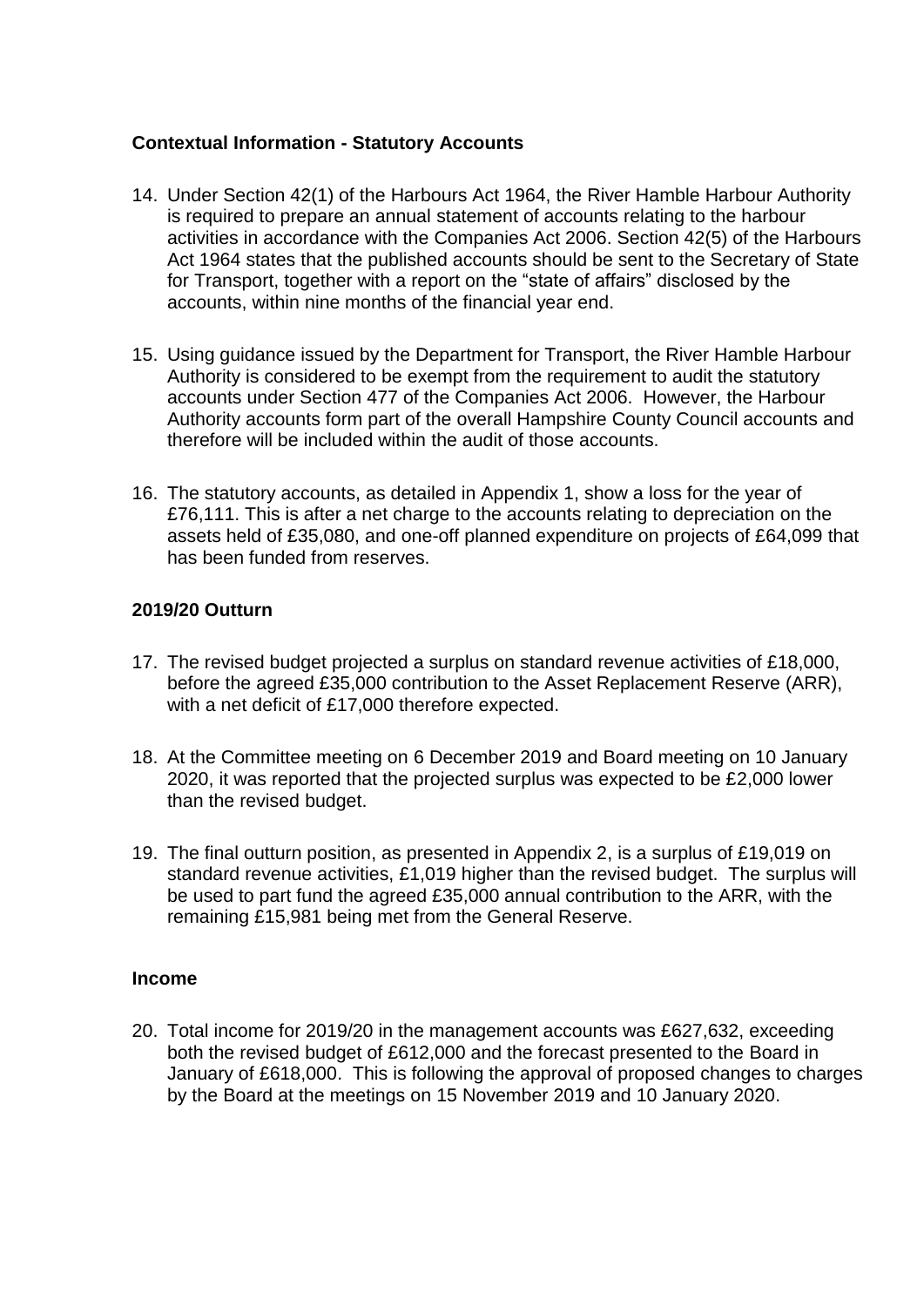- 21. Additional income of £8,658 has been received for Harbour Dues in respect of newly introduced charges for dry launching, relating to the period January 2020 to March 2020, with the full year benefit being realised from 2020/21 onwards.
- 22. Visitor income was £5,515 higher than budgeted and £3,515 higher than previously forecast. A contributing factor being the recently introduced increases to visitor and launching fees, which had previously remained unchanged since 2006.

## **Expenditure**

- 23. Total revenue expenditure in the management accounts was £608,613 which was higher than both the revised budget of £594,000 and the forecast of £602,000 that was presented to the Board in January.
- 24. The additional expenditure of £14,613 against the budget was predominantly £10,150 on staff related costs mainly due to increased overtime costs, due to a vacant seasonal post being covered by higher graded staff members working additional hours. Although these were partly offset by lower than expected training costs. In addition, rent and rates were £2,644 higher than budgeted (as highlighted in the previous forecast, reflecting the reducing transactional relief for business rates following the revaluation in 2017).
- 25. A more detailed breakdown of the income and expenditure is set out in the tables contained in Appendices 2 and 3 and the Notes to Appendices 2 and 3.

## **2020/21 Revised Budget**

- 26. At the meeting on 10 January 2020, the Board approved the forward budget for the 2020/21 financial year. The approved budget allowed for a surplus on general revenue activities of £52,000, which would enable the full £35,000 contribution to the ARR to be made and increase the balance against the General Reserve from £189 to £17,189.
- 27. In the separate Income Adjustment Options paper taken to the 10 January 2020 meeting, the Board approved that changes to various charges covering a flat rate annual charge for dry dock launches, mooring rates for permanently moored fishing vessels at Warsash, and increases to daily launching charges and visitors' rates, be incorporated within the income budgets for the 2020/21 financial year.
- 28. It is therefore proposed that the Harbour Dues budget be increased by £35,000 to £541,000 as shown in Appendix 6. Other smaller changes will be incorporated during the preparation of the 2021/22 budget, when more information is available on the actual impact of these changes.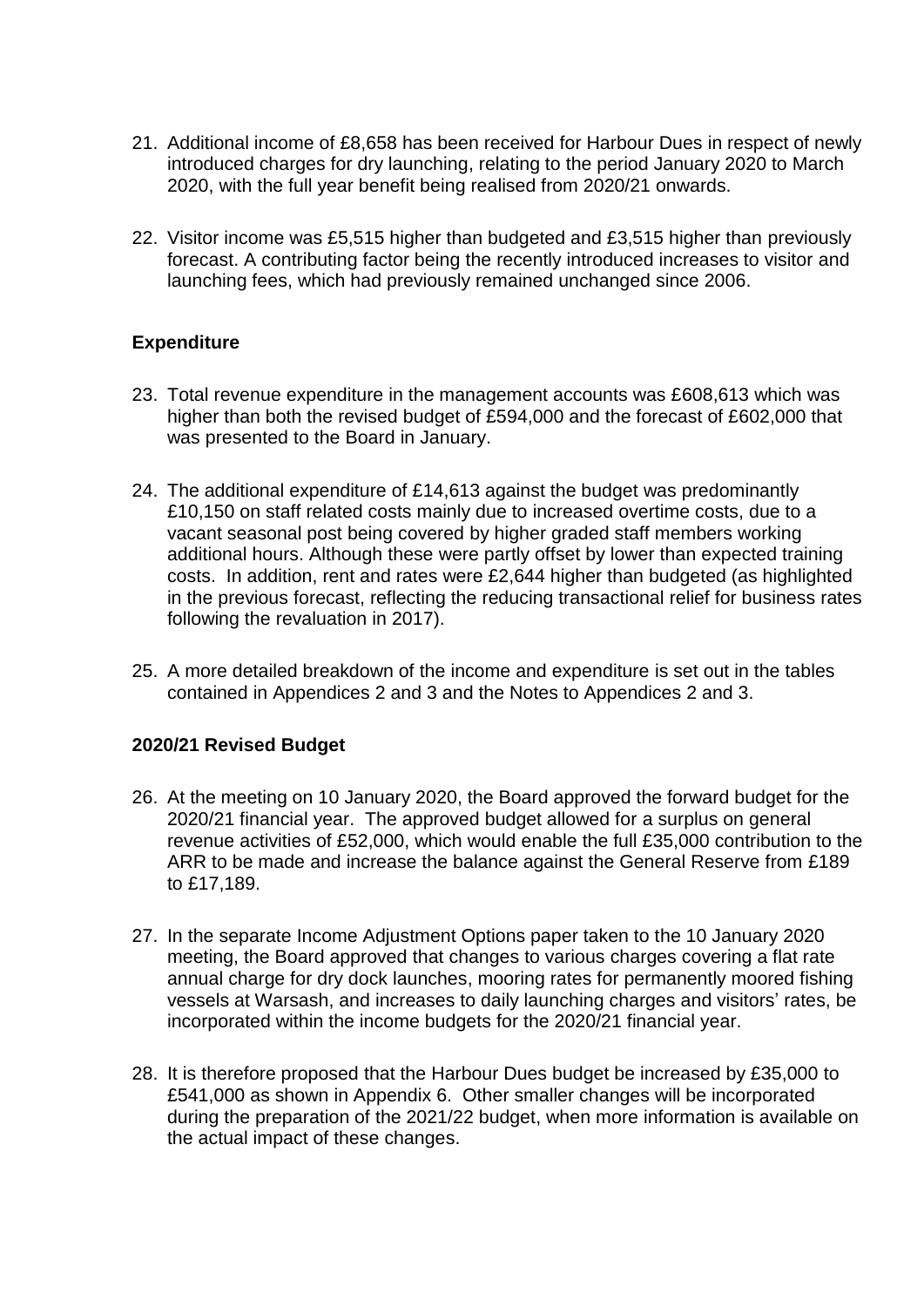29. This will increase the budgeted surplus to £87,000, which after the contribution to the Asset Replacement Reserve would increase the expected balance in the Revenue Reserve to £52,000. At the Board meeting of 10 January 2020 it was noted that any additional income generated as a result of the new increases to charges could be added to the Asset Enhancement Reserve to take advantage of future opportunities. However, given the relatively low value in the Revenue Reserve, it is recommended that the expected surplus due to this additional income is added to the Revenue Reserve this financial year to restore the balance to a reasonable level.

## **2020/21 Forecast Outturn**

- 30. Given that the 2020/21 budget was based on the forecast position for the 2019/20 financial year as at the end of September 2019, a review of the 2020/21 budget has been undertaken in comparison with the final accounts for 2019/20, as well as an early view of the 2020/21 position as at the end of June 2020. This is considered particularly important in view of the extraordinary circumstances relating to Covid-19.
- 31. The forward budget for expenditure was set at £585,000, and the forecast position is currently expected to be on budget.
- 32. Actual expenditure incurred in 2019/20 was £608,613, but this included £24,800 for past service pension costs. Following the triennial actuarial pension valuation this payment will not be required in 2020/21.
- 33. Charges from Legal and Democratic Services are based on actual hours worked and, whilst currently forecast to budget, it should be noted that these charges depend on the level of work required and can increase significantly should a particular legal issue arise. Finance charges have also been reviewed and are considered to be a fair reflection of the time undertaken on the Harbour Authority's affairs.
- 34. It should also be noted that the forward budget includes an additional £15,000 on the staffing budget to cover expected increases to staff costs for the inflationary pay award as well as increased employer pension costs following the actuarial valuation of the pension fund. The inflationary pay award was estimated at 2%, however this has not yet been agreed, and currently 2.75% has been offered. The staffing budget may also be impacted by higher than usual overtime costs as a result of Covid-19, should staff become ill or need to self-isolate, requiring their work to be covered by other members of the team.
- 35. The provision of office space is not currently recharged to the River Hamble Harbour Authority but has been assessed by Hampshire County Council's surveyors as having a value of approximately £7,500 per annum. Discussions have previously been held as to whether such costs incurred by the County Council in supporting the Harbour Authority should in future be charged, and if this were to change, this would create an additional pressure.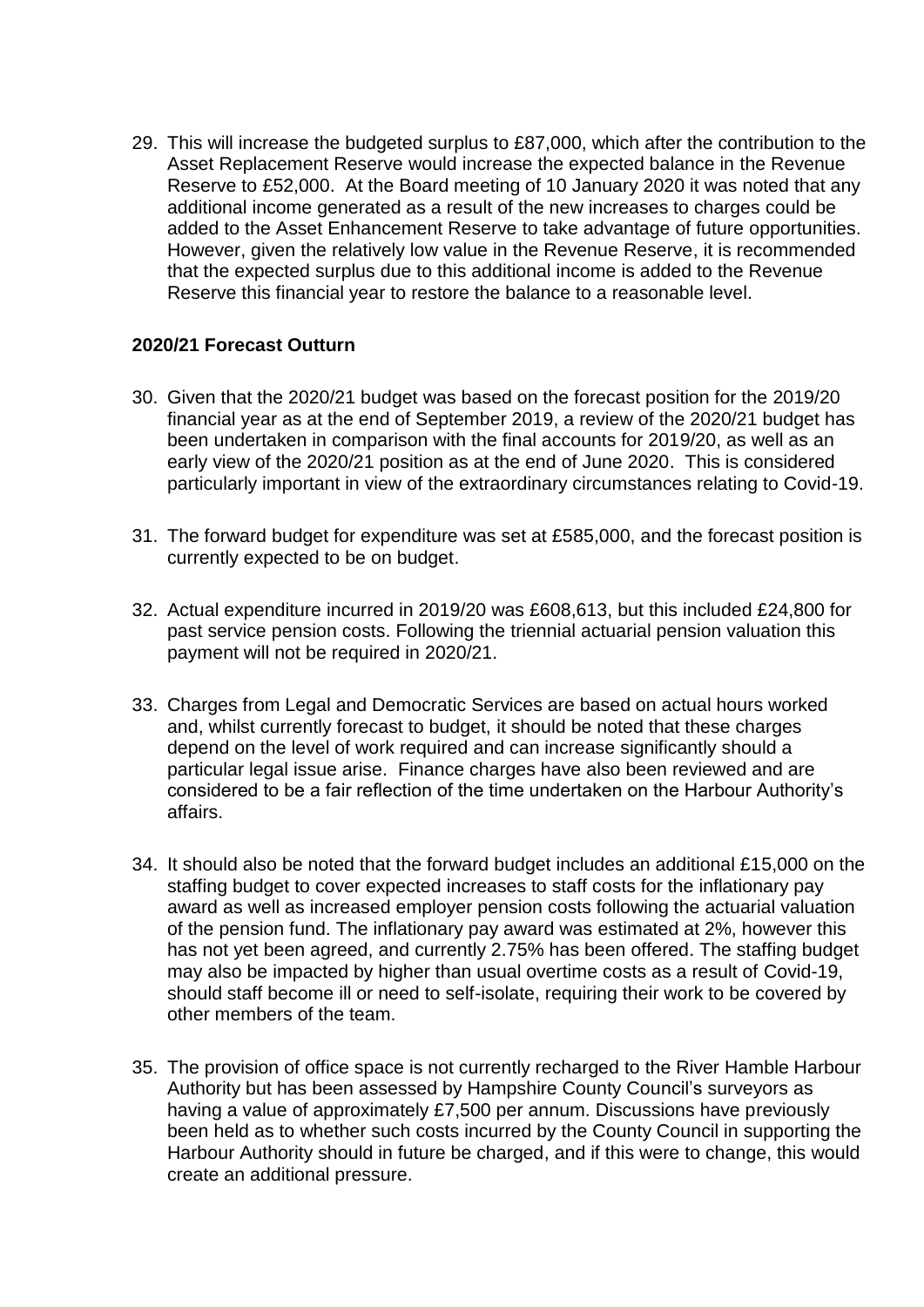- 36. The income budget for 2020/21 was set at £637,000, with actual income generated in 2019/20 of £627,632. For 2020/21 the full year benefit of the 5% increase to Harbour Dues will be realised.
- 37. Since the budget was agreed charges for dry launching have been introduced with income over a full financial year expected to be around £35,000. Therefore, an increase to the 2020/21 Harbour Dues income budget for the same amount is recommended.
- 38. The financial impact of Covid-19 to date has been a reduction in visitor income, which is currently forecast as a shortfall of £7,000 this year.
- 39. Therefore, overall the position for this financial year is currently looking positive with the increased income from the changes to charges. However, the impact of Covid-19 remains an unknown quantity. Furthermore, as highlighted in the previous report, the past pension contribution charges (which are not payable this year) could potentially be reintroduced following the next actuarial valuation in three years time, and this could now be considered far more likely given the adverse impact of Covid-19 on the economic climate.

### **Reserves**

- 40. The Harbour Board approved a reserves policy on 18 May 2007 which provided for the following three reserves:
	- Asset Enhancement Reserve (AER) £320,000 for a programme of future opportunities.
	- Asset Replacement Reserve (ARR) to replace all Harbour Authority Assets and provide maintenance dredges over a 25-year cycle. Annual contribution of £43,000, later reduced to £35,000, to be received from revenue.
	- Revenue Reserve (RR, also known as the General Reserve) to hold annual surpluses totalling no more than 10% of the gross revenue budget (for 2019/20 this equates to approximately £59,000). Any excess to be transferred to the AER, returned to mooring holders or to fund oneoff revenue budget pressures as approved by the Board
- 41. The total reserves for the River Hamble were £542,180 at 31 March 2020, a decrease of £42,531 on the position at the end of 2018/19. The reserves are detailed in Appendix 4.
- 42. The majority of the £16,170 balance in the Revenue Reserve was used to meet the shortfall between the revenue surplus of £19,019 and the £35,000 transfer to the Asset Replacement Reserve, leaving a balance of £189 at the end of 2019/20.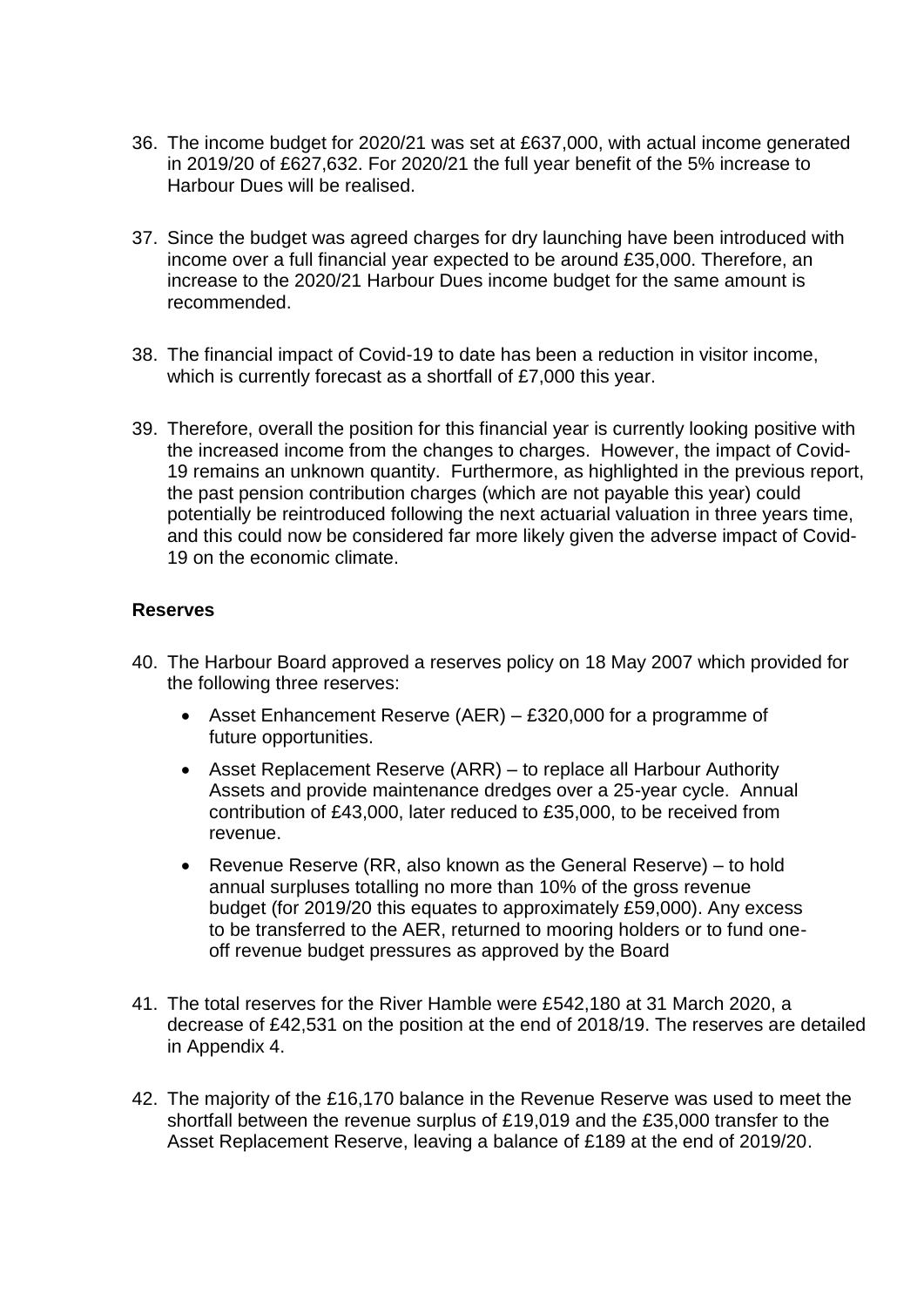- 43. £417 was drawn from the Asset Enhancement Reserve for the contribution towards Bursledon Regatta.
- 44. A net amount of £30,182 was drawn from the Asset Replacement Reserve, being the planned annual transfer of £35,000 less £65,182 to fund asset replacement costs and projects. The spend is broken down as follows:
	- Purchase of tidal gauges £1,500
	- Boat engine maintenance £2,275
	- Hamble jetty maintenance £3,900
	- Purchase and implementation of the new Harbour Assist system £45,500
	- Harbour Office works £12,007
- 45. In 2019/20, interest of £5,004 was received on the reserves balances and income received in advance for annual Harbour Dues. Interest was paid at the agreed rate of 0.72% on all reserve balances.
- 46. There is £189 held on the Revenue Reserve as at 31 March 2020. It is expected that £17,000 will be added to the reserve in 2020/21 from the surplus on standard revenue activities (after the agreed £35,000 transfer to the ARR) in 2020/21. As highlighted earlier in the report, additional revenue income totalling £35,000 is now expected in relation to dry launching and, once factored in, increases the proposed budgeted revenue surplus to £52,189. However, it should be noted that this is prior to factoring in the financial impact of Covid-19, particularly the loss of visitor income during lockdown. Current estimates are a loss of approximately £7,000 in 2020/21.
- 47. The reserves policy states that the Revenue Reserve should hold annual surpluses not totalling more than 10% of the gross revenue budget, which currently equates to approximately £59,000. The balance is currently zero however it is anticipated to increase during 2020/21, as has been outlined above.

### **Conclusion**

48. The report highlights the final position for the 2019/20 financial year, which is less favourable than the budgeted position, and slightly less favourable than the forecast position presented in December 2019.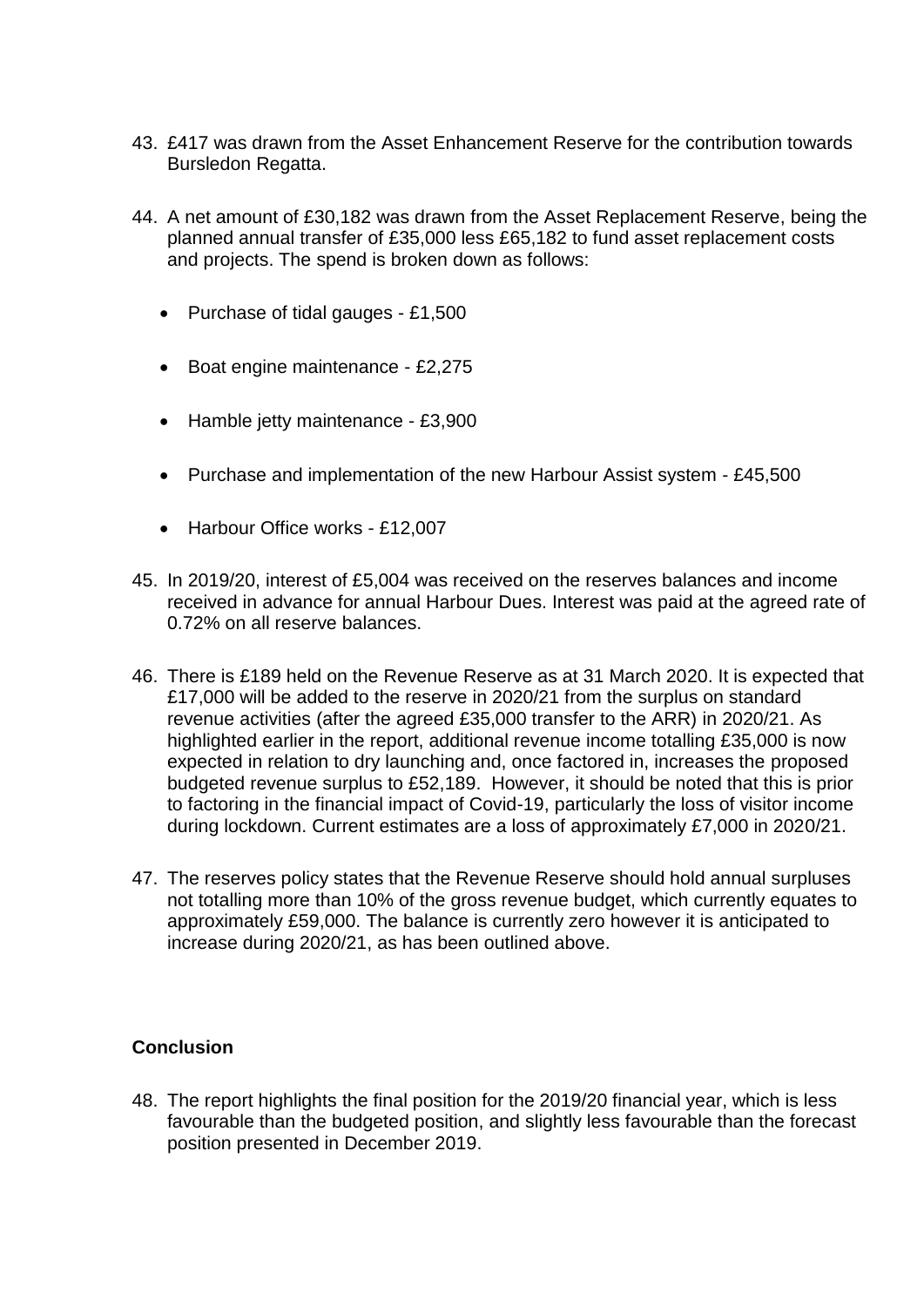49. The report also highlights the pressures on the revenue budget in 2019/20 and subsequently the diminished balance within the General Reserve. The outlook for 2020/21 is more positive due to the agreed changes to charges, but will be impacted by reduced visitor income due to Covid-19.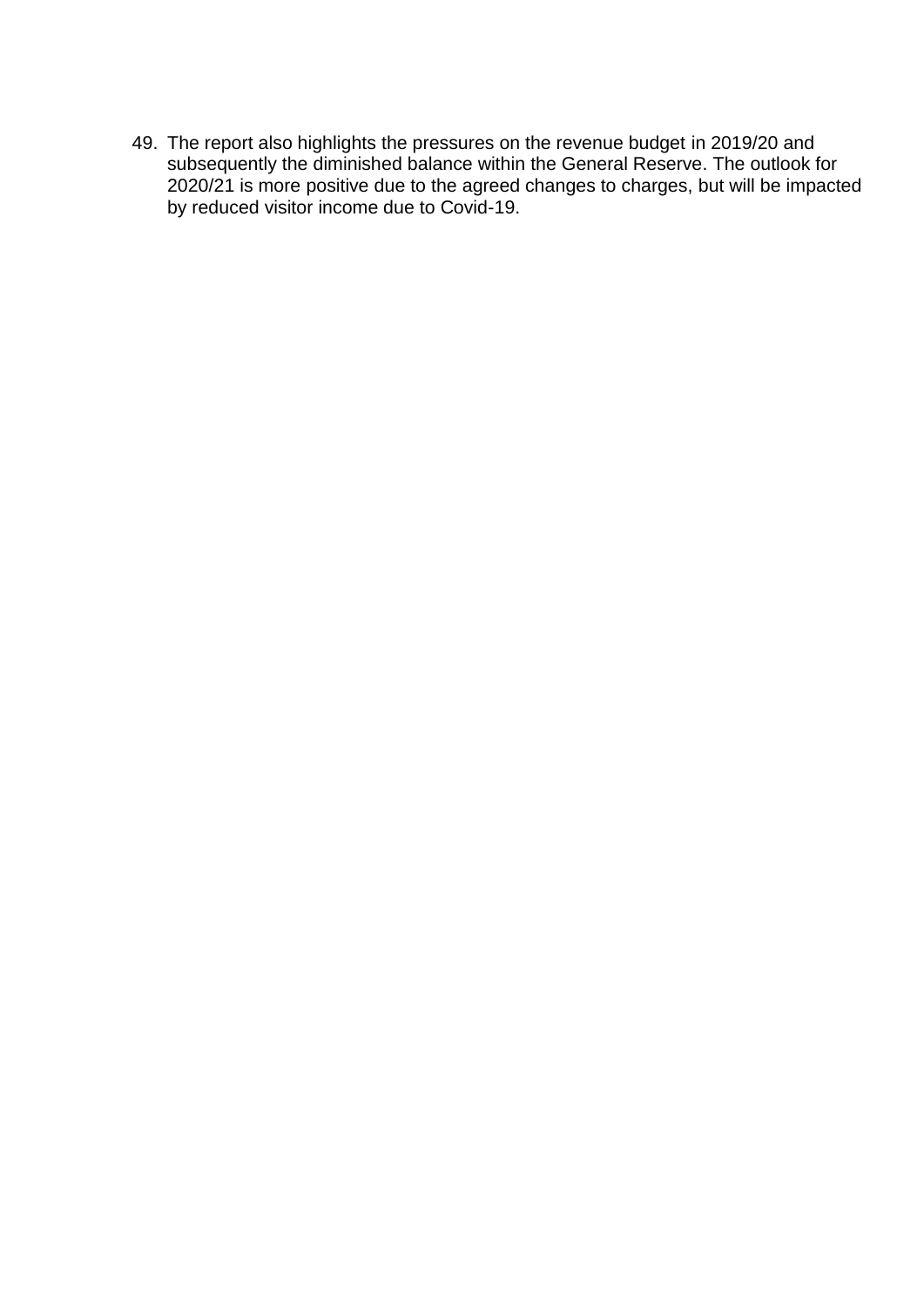## **REQUIRED CORPORATE AND LEGAL INFORMATION:**

## **Links to the Strategic Plan**

| Hampshire maintains strong and sustainable economic<br>growth and prosperity: | yes |
|-------------------------------------------------------------------------------|-----|
| People in Hampshire live safe, healthy and independent<br>lives:              | yes |
| People in Hampshire enjoy a rich and diverse<br>environment:                  | yes |
| People in Hampshire enjoy being part of strong,<br>inclusive communities:     | yes |

**Section 100 D - Local Government Act 1972 - background documents**

**The following documents discuss facts or matters on which this report, or an important part of it, is based and have been relied upon to a material extent in the preparation of this report. (NB: the list excludes published works and any documents which disclose exempt or confidential information as defined in the Act.)**

| Document | Location |
|----------|----------|
| None     |          |